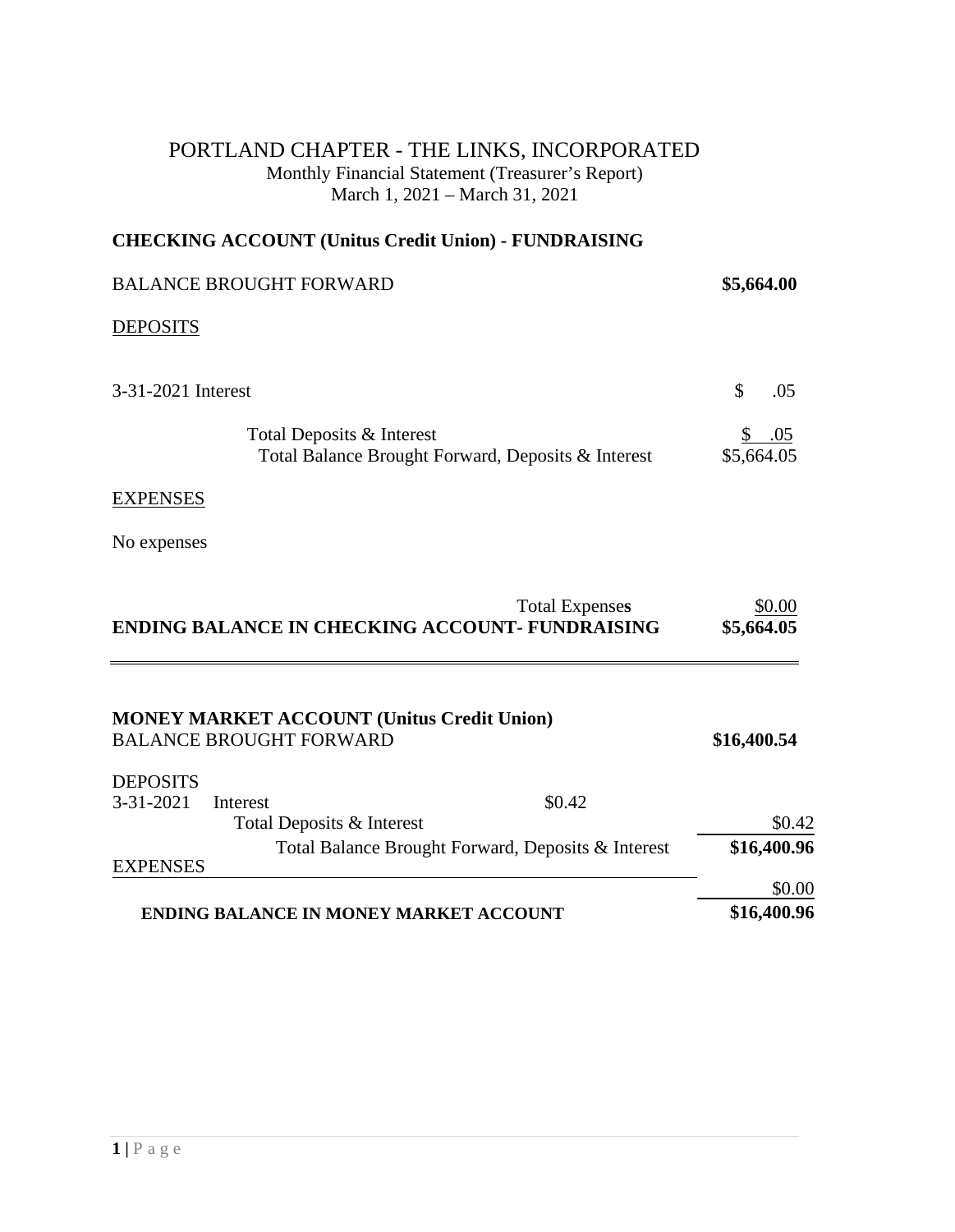# PORTLAND CHAPTER - THE LINKS, INCORPORATED Monthly Financial Statement (Treasurer's Report) March 1, 2021 – March 31, 2021

# **CHECKING ACCOUNT (Unitus Credit Union) - OPERATIONS**

|                                            | <b>BALANCE BROUGHT FORWARD</b>                                                                                                                                   | \$38,506.23                                  |
|--------------------------------------------|------------------------------------------------------------------------------------------------------------------------------------------------------------------|----------------------------------------------|
| <b>DEPOSITS</b>                            |                                                                                                                                                                  |                                              |
| $3 - 3 - 2021$<br>$3-15-2021$<br>3-31-2021 | Annual Dues & WA Assessment<br>Annual Dues & Late Fee<br>Interest                                                                                                | \$<br>1,600.00<br>\$<br>600.00<br>\$<br>0.18 |
|                                            | Total Deposits & Interest<br>Total Balance Brought Forward, Deposits & Interest                                                                                  | \$2,200.18<br>\$40,706.41                    |
| <b>EXPENSES</b>                            |                                                                                                                                                                  |                                              |
|                                            | 3-6-2021 Transfer of funds to new money market acct – WA Funds<br>3-18-2021 ck #1005: Link Natalie Hooper - Health Lunch<br>3-18-2021 Electronic online payment: | \$19,622.64<br>252.00<br>\$                  |
|                                            | THE LINKS, INCORPORATED- Alumna Fees<br>3-19-2021 Electronic online payment:                                                                                     | \$<br>165.00                                 |
|                                            | THE LINKS, INCORPORATED DUES - NATIONAL DUES & ASSESSMENTS                                                                                                       | \$5,200.00                                   |
|                                            | THE LINKS FOUNDATION, INCORPORATED DUES - NATIONAL GRANT-IN-AID                                                                                                  | \$1,170.00                                   |
|                                            | THE LINKS FOUNDATION, INCORPORATED DUES - LINKS FOUNDATION DUES<br>3-24-2021 SITEGROUND - PAYMENT FOR 1 YR DOMAIN                                                | \$1,040.00<br>Ś<br>17.95                     |
|                                            | <b>Total Expenses</b><br><b>ENDING BALANCE IN CHECKING ACCOUNT- OPERATIONS</b>                                                                                   | \$27,467.59<br>\$13,238.82                   |